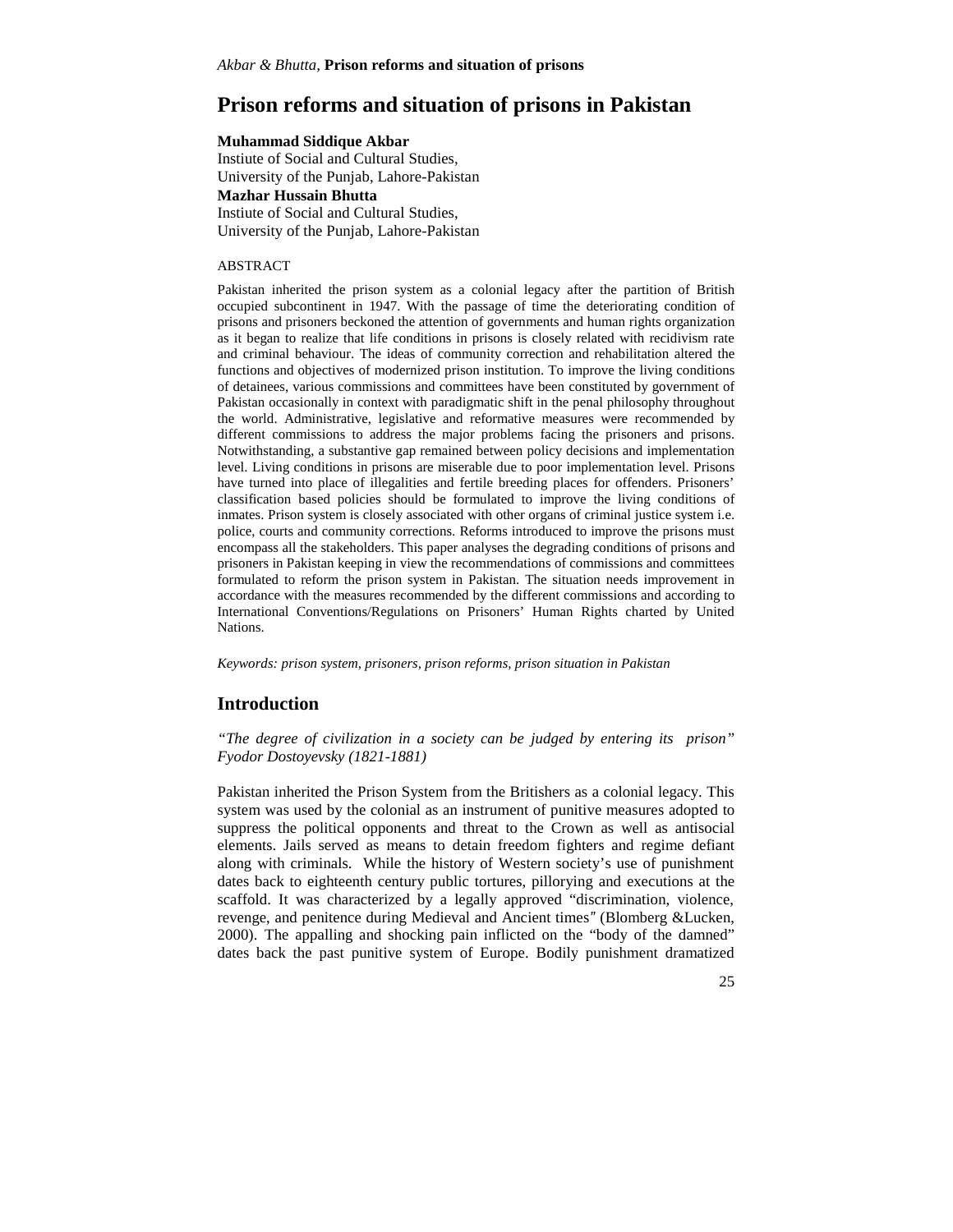around the spectacle of the scaffold disappeared in  $19<sup>th</sup>$  century when prisons were constructed as place of punishment (Sargiacomo, 2009).

The presence of the church In Europe, until the early part of the eighteenth Century was important because the state did not benefit from just "naked violence." Instead, it had to broaden the purview its power through a "stage of virtue and penitence". It was marked by state sponsored expression of the law and order and desire to deepen the state's power. At scaffold, it was the belief that the soul of the damned was being saved through the elicitation of truth by confession (Spierenberg, 1995). Although the scaffold was used as a theatre of punishment and deterrent for poor and lower class, they increasingly did not attend as spectators. The theater of punishment slowly assumed the form of popular celebration and public event for jeering and demeaning the justice officials rather than magistrates' intentions to impose fear upon the masses. All this exercise became futile and useless. Thus, in reaction to public disorder, punishment became secluded and hidden from society (Spierenberg, 1995).This probably led to birth of prison as private and personalized way of punishment. Public theater became private act. Emphasis was laid to discard the public torture and executions. This was the beginning of a "new era of penal justice system where there was no more public execution, painful disfigurements or annihilation of criminal bodies. Despite all this the mechanism of oppression of previous century prisons are not completely vanished, as the new mechanism of penal justice consists of both "the deprivation of freedom" and "the technical alteration of the prisoners" (Foucault, 1975).

Prison as a place of punishment after conviction, is an  $18<sup>th</sup>$  century invention. This is a humanitarian alternative to harsh and brutal penal methods of the dark ages. It was also believed that loneliness of the criminals in a solitary confinement would make them repentance resulting in reformation and rehabilitation. Until  $19<sup>th</sup>$ century that the reformatory movements took practical shape when for the first time classification, segregation, individualized treatment and vocational training etc. of inmates, were given due consideration. World moved from retribution to reformation and rehabilitation. This ideology also changed the objectives and functions of prisons throughout the world. Objectives of imprisonment vary in different countries depending upon their ideological notions about the function of penal system. These penal functions are usually incapacitation, deterrence; rehabilitation and reformation (Scott CL & Gerbasi JB., 2005) Prisons are also meant to perform diverse functions irrespective of confinement and detention. Prisons transformed into institutions of learning and correction. Detention became an opportunity for self improvement. Prisons have also become the place of illegalities and corruption.

Keeping in view the changing and diverse role of prisons, different commissions and committees were constituted to introduce prison reforms in Pakistan. Now the functions of modernized prison have changed. Custody, care, control, correction, care, cure, community involvement and successful re-adjustment in society are objectives of prisons (Law and Justice Commission of Pakistan, 1997). Prisons are used to execute the sentence awarded by the Court. Maintenance, Care, Custody and transfer of prisoners are carried out in modern penal institutions. Jails are used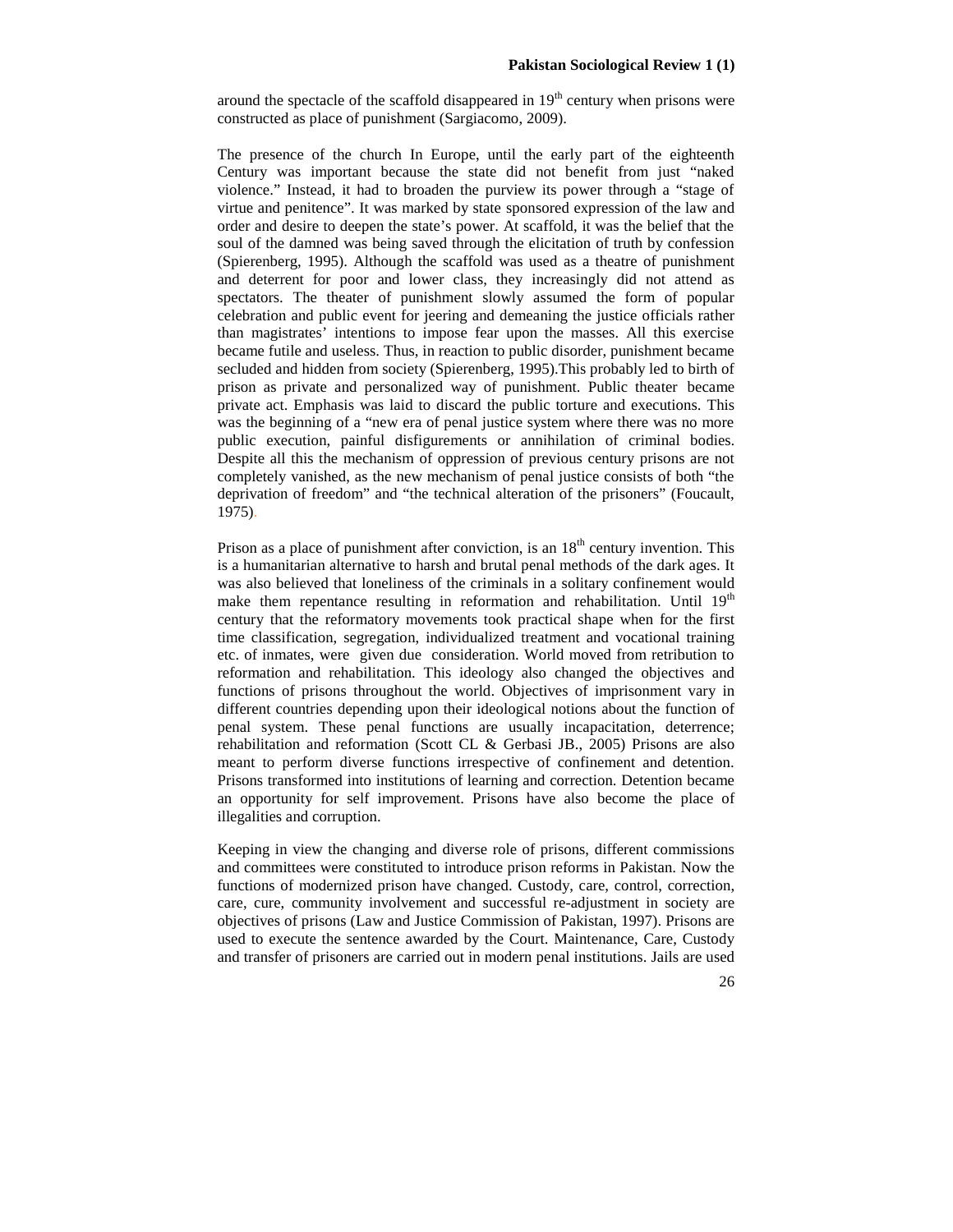for the maintenance of discipline and ensure prisoners' conformity. Prisons perform the function of imparting useful education / training to the prisoners in various trades/skills and other vocational disciplines for their successful economic rehabilitation. Organizing of recreational activities and psychological counseling of inmates are the auxiliary functions of the prisons (Law and Justice Commission of Pakistan, 1997).This paper briefly discusses the reforms introduced and analyses the current situation of prison in Pakistan.

## **Legislation on Prisons during British Rule in India**

British Government either in process of implementation of its own authority or the vested authority by virtue of embracing the due maintenance of alliance with other states had through Regulation III of 1818 passed on the  $7<sup>th</sup>$  April of the same year, for the confinement of state prisoner adopted a procedure to place any individual under personal restraint against whom there may not be sufficient ground to institute any judicial proceeding. It was the law of the time which never allowed any state prisoner to even think of his fundamental rights that he or she could not be behind the bar at one time or released from the clutches of the authority at the other on the will of the masters.

After the complete domination over sub-continent there was a requirement to amend the law relating to prisons in British India and to provide rule for the regulation of such prisons which under their control an Act No.IX of 1894 was passed by the Governor General of India in Council on the  $22<sup>nd</sup>$  March. The said enactment came after Bombay Act II of 1874 which was applicable to civil jails in the Presidency of Bombay under the provisions of about eight sections i.e. Section 9 to 16 (both inclusive) without change. The Prisons Act was enforced on  $1<sup>st</sup>$  July 1894 comprised of twelve chapters and sixty two sections on establishment, maintenance, duties of prison staff and admission, discipline, rights and obligations of prisoners.

Received the assent of the Governor General on the 11<sup>th</sup> March 1897 an Act VIII of 1897 was passed to amend the law relating to reformatory schools and to make further provisions for dealing with youthful offenders. After enactment of this law, the Reformatory Schools Act, 1876 was repealed. Although it was enforcement of very good law yet it was introduced much earlier in contravention of the requirement.

Act III of 1900, the Prisoners Act received the assent of the Governor General on 2<sup>nd</sup> February 1900 came into force at once. It was an ac to consolidate the law relating to prisoners confined by order of a court. It extended to the whole of British India inclusive of British Balochistan, the Santal Parganas and the Pargana of Spiti. The Act included nine parts and fifty-three sections had the guidance on admission, removal, discharge, attendance in court and employment of prisoners etc.

The Punjab Borstal Act, 1926 received the assent of the Governor on the  $22<sup>nd</sup>$  July 1926 and that of the Governor General on the  $16<sup>th</sup>$  August 1926 and was first published in the Punjab Government Gazette of the  $27<sup>th</sup>$  August 1926. It was an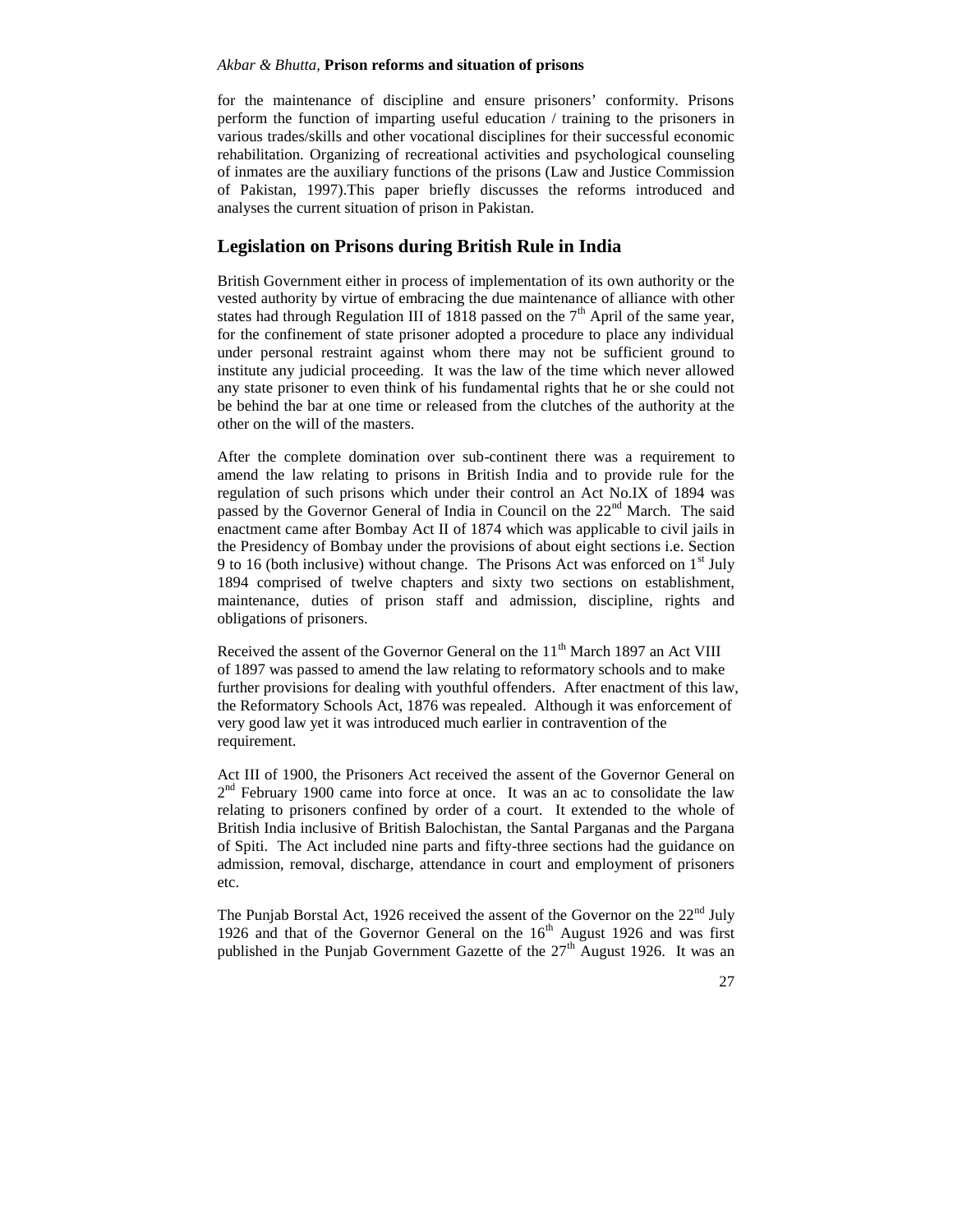Act to make provision for the establishment and regulation of Borstal Institutions in the Punjab and for the detention and training of Adolescent offenders therein already received the sanction of the Governor General under sub-section (3) of section 80-A of the Government of India Act. The Act contains thirty-six sections to discuss various aspects of prisoners under twenty one years of age.

The 1932 Jail Manual received the assent of the Governor in council of Punjab on 31<sup>st</sup> December 1932. The said Manual included forty-two chapters, eleven hundred and sixty rules, twenty supplementary appendices and a comprehensive index. All the rules framed in the Manual are under the authority of section 59 of the Prisons Act 1894. The Manual consisted of special mention of the past of Factory Manager, appointment of European Warders for European prisoners, role of Senior Assistant Superintendent, documents of bails or surety bonds, duties of convict monitors, punishment like Transportation of life, accidental or unnatural deaths, details about state, Leprosy and European prisoners and their treatment etc.

## **Historical survey of Prison Reforms in Pakistan**

After independence the prisons and prison departments as a whole remained a low priority item on the Government agenda. Prisons remained exclusive provincial concern in the successive constitutions of the Republic of Pakistan. Provincial Governments could not make tangible efforts to maintain and improve the lot of the existing prisons available in the country. Quite a few numbers of new jails were constructed in the last fifty years, on the recommendations of various prisons reform committees.

As the world civilized, human rights of prisoners began to be recognized. The first prison reform programme was introduced in Pakistan during the 1950 under the chairmanship of Col Salamat Ullah, ex-IG Prisons (UP combined India). Later on different reform committees were constituted in the provinces and under the Federal Government auspices to redress the prisoners' grievances. The recommendations of these Committees were invariably given the Government approval for reforming the systems prevalent in prisons. However no productive work could be done mainly because of financial constraints. List of reforms/ reform committees is as follows;

- The meetings of the following Committees / Commissions / Conferences were held during the last 50 years.
- First Prison Reforms Committee under Col. Salamat Ullah, Ex-IGP of UP combined India in 1950/1955.
- East Pakistan Jail Reform Commission chaired by S. Rehmat Ullah, CSP, Commissioner in 1956.
- The West Pakistan Jail Reforms Committee headed by Mr. Justice S.A. Mahmood (S.Pk.), Retired Judge, High Court of West Pakistan in 1968-70.
- Jail Reforms Conference under Prison Division, Government of Pakistan in 1972.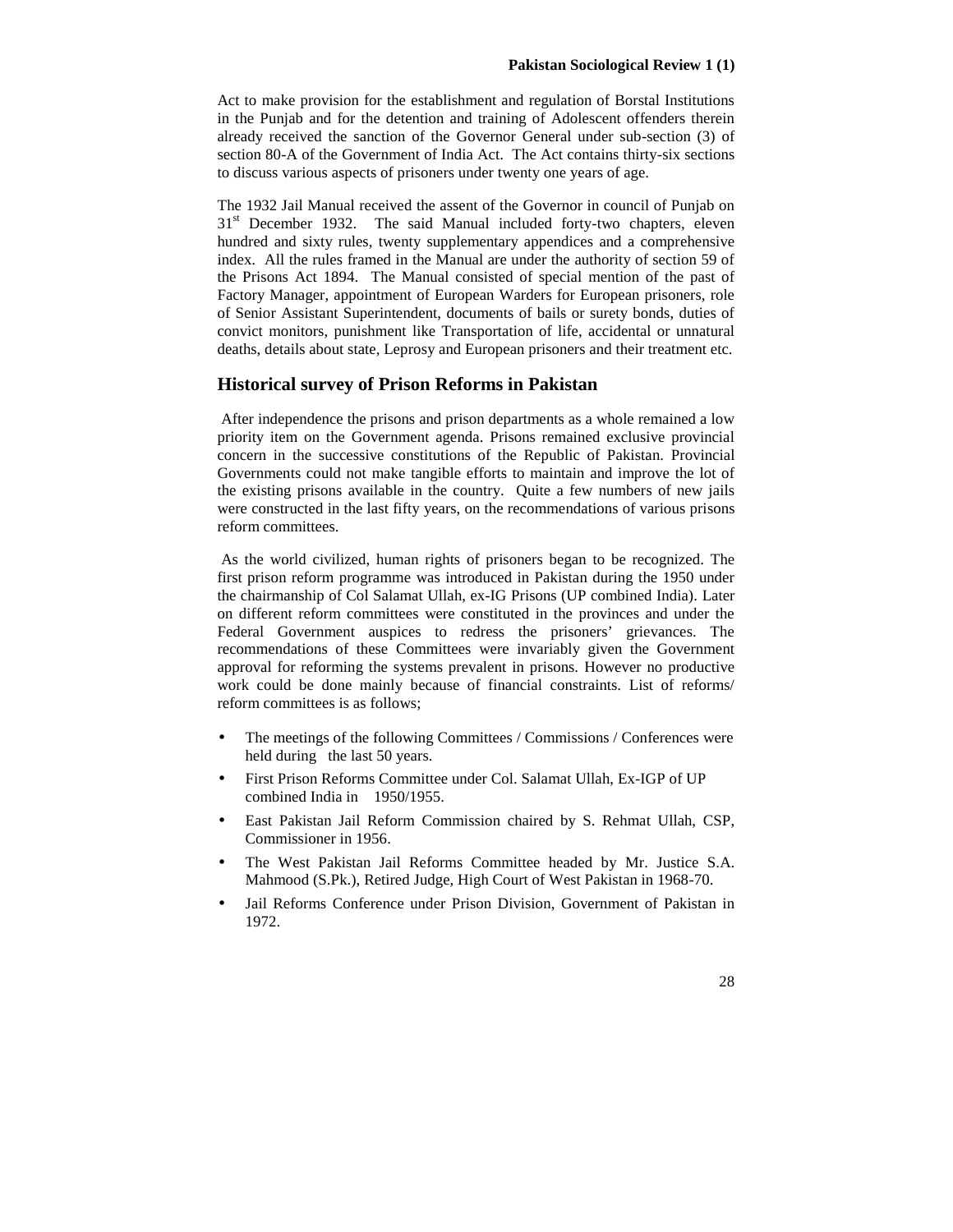- Special Committee on Prison Administration headed by Mr. Muhammad Hayatullah Khan Sumbal, Home Secretary appointed by Governor of Punjab 1981-83.
- Prison Reforms Committee headed by Mr. Mahmud Ali, Minister of State in 1985.
- Jail Reforms Committee headed by Maj Gen (Retd) Nasirullah Khan Babar, Minister for Interior & Narcotics Control in 1994.
- Jail Reforms Committee under Mr. Justice M. Rafique Tarar, Pak Law Commission headed by Mr. Justice Sajjad Ali Shah, Chief Justice of Pakistan in 1997.
- Pak Law Commission headed by Mr. Justice Sajjad Ali Shah, Chief Justice of Pakistan in 1997.
- Task Force on Prison Reforms under Mr. Justice Abdul Qadir Sheikh in 2000.
- Meetings held at the national level by M/O Interior 2005 under the Chairmanship of former Minister for Interior Mr. Aftab Ahmed Khan Sherpao.

In addition meetings were also held under the Chairmanship of Principal Secretary to the Prime Minister and in the National Reconstruction Bureau, Islamabad with the coordination of Central Jail Staff Training Institute now upgraded as National Academy for Prison Administration (NAPA), Lahore. A copy of the final report has been provided to all the Provinces by the Chairman, National Reconstruction Bureau, Prime Minister's Secretariat, Islamabad has been provided to all the Home Secretaries and Inspectorates of Prisons for implementation (NAPA, 2011).All these above commissions and committees have strongly recommended more or less similar reforms in the prison system of Pakistan in context with the functions and objectives of modernized prisons. Law and Justice Commission of Pakistan in 1997 presented a comprehensive report to reform the prison system in Pakistan. This commission recommended the construction of new jails so that the problem of overcrowding could be overcome. Law and Justice Commission of Pakistan, (Jail Reforms Report no 23, 1997) has recommended following objectives and functions of modernized prisons.

## **Objectives of the Modernized Prison (6 Cs)**

| (i)   | Custody:    | Keeping inmates in safe place of confinement to the<br>satisfaction of court.                                       |
|-------|-------------|---------------------------------------------------------------------------------------------------------------------|
| (ii)  | Care:       | Meeting basic needs (e.g. accommodation, food,<br>medicine) of the inmates.                                         |
| (iii) | Control:    | Maintaining order and discipline within the prison<br>premises.                                                     |
| (iv)  | Correction: | Motivating inmates through ethical, moral and<br>vocational teachings to become useful and law-abiding<br>citizens. |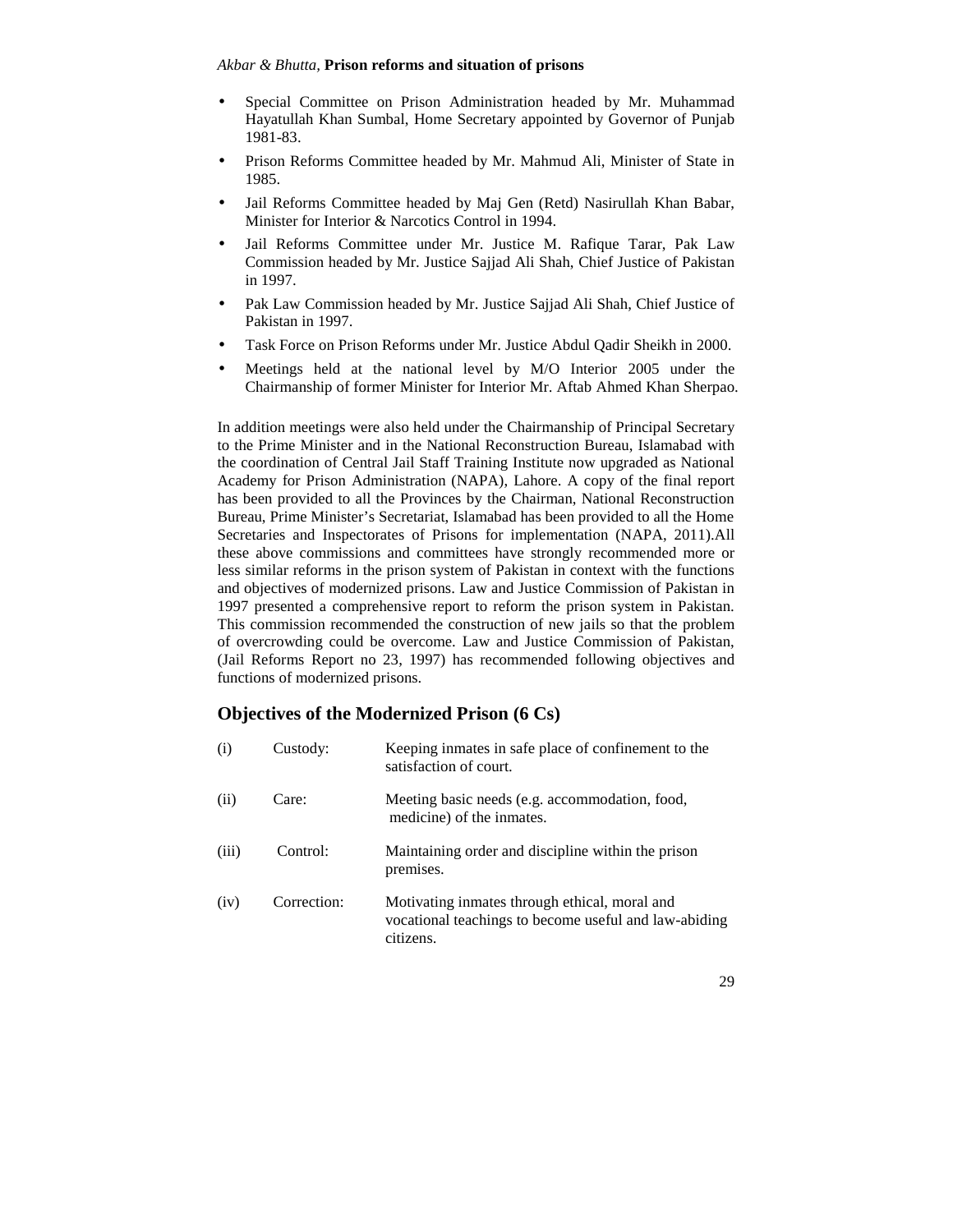- (v) Cure: Providing treatment (through physical, medical and psychological counseling) to reform and rehabilitate the inmates.
- (vi) Community: Re-socializing inmates religious and other

## **Functions of the Modernized Prison**

- Execute the sentence awarded by the Court.
- Maintenance, Care, Custody and transfer of prisoners.
- Maintenance of orders and discipline amongst the prisoners.
- Control of expenditure relating to prison management.
- Enforcement of Prison Act, all Laws, Rules/Regulations and orders pertaining to the protection and maintenance of prison/prisoners.
- Imparting useful education / training to the prisoners in various trades/skills and other vocational disciplines for their rehabilitation.
- Organizing of recreational programmes, welfare measures and psychological counseling of inmates for their correction and rehabilitation.

(Source: Law and Justice Commission of Pakistan, Jail Reforms Report no 23, 1997)

## **Administrative system of Prison in Pakistan**

Prisons are a provincial subject like policing. Provincial governments are responsible for establishment, maintenance and improvement of prisons. Legislation on prisons, recruitment and salaries of prison staff come under the jurisdiction government of each province. According to section (5) of Jail Manual (JM), an inspector general appointed by the provincial government heads the prisons establishment by exercising overall control and supervision of all prisons in the province. Each prison has superintendent and two or more deputy superintendent to control day to day functioning of prison. The subordinate prison staff includes chief warders, head warders and warders. District government authorities have the power to visit the prisons. Each women prison has female assistant superintendent who controls the day to day matters of prison. This female superintendent is headed by the superintendent of local prison. Prison guards are appointed in the jails to control the prisoners and maintain law and order. The prison population is composed of those convicted of crimes or on remands for criminal charges, as well as civil prisoners and any person "ordered to be detained in prison without trial under any law relating to the detention of such person". Convicted prisoners are classified into "casuals" (chance offenders) and "habitual" (repeat offenders), and further classified into juveniles (under the age of eighteen), adolescents (over eighteen and under 21), and adults (over 21). The rules also distinguish between those undergoing rigorous imprisonment (hard labour) and those undergoing simple imprisonment. Remand prisoners are classified into those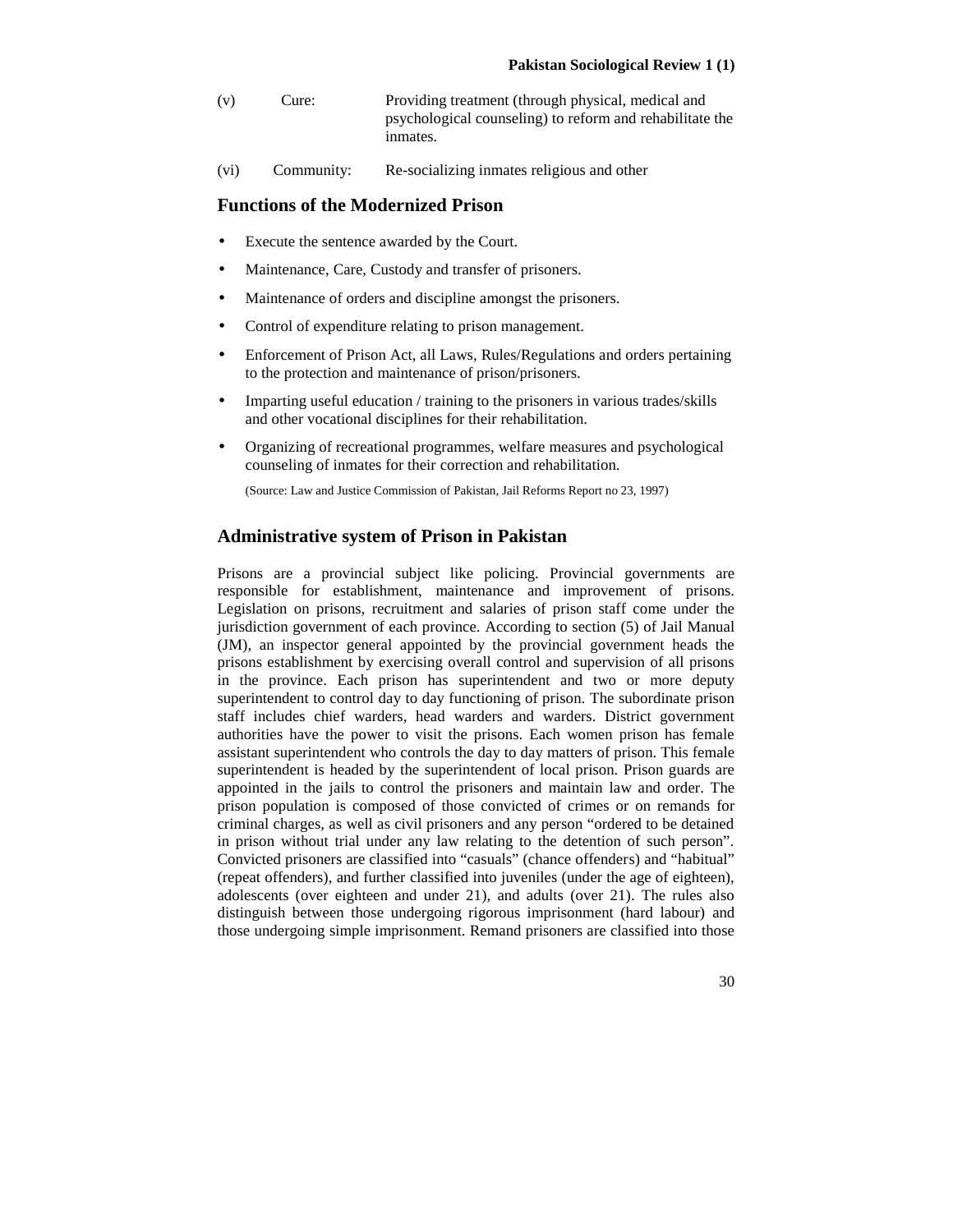facing the district and session's court and those committed to other courts. Women prisoners are similarly classified There are four kinds of prisons in each province:

### *Central prisons*

There is a central prison each division in a province. Central prison has detention capacity for more than 1,000 prisoners, irrespective of the length of sentence. The provincial government has discretionary authority to redesign at any special prison or district prison as a central prison.

### *Special prisons*

These include women's prisons, open prisons, borstal institutions and juvenile training centres. The provincial government can establish a special prison at a time and place of its choosing or can declare any existing prison a special prison.

### *District prisons*

Other than central prisons or special prisons, all prisons are designated as district prisons, which, in turn, are divided into three classes: first class, capable of accommodating 500 prisoners or more, sentenced up to five years; second class, capable of accommodating between 300 and 500, sentenced up to three years; and third class capable of accommodating less than 300, sentenced up to one year.

## *Sub-jails*

These are smaller facilities where criminal suspects may be detained on remand. A provincial government can declare any place "by general or special order" a "subsidiary jail".

## **Present Condition of Jails in Pakistan**

Now we will analyze the conditions of prisons in Pakistan keeping in view the objectives and functions of modernized prisons suggested by law and justice commission of Pakistan. The table 1 given below depicts the sanctioned capacity and actual prison population in the jails of four provinces, GilgitBaltistan and Azad Kashmir. Jails in Pakistan are heavily over crowded. Prisons have more than 35000 additional inmates than their capacity (See table 1). Approximately 50,000 to 78,000 prisoners are waiting for trials while the number of prisoners is increasing day by day due to increasing crime rate, present security challenges and bulging population in Pakistan.

| Sr. No. | Name of Province | No. of<br>Prisons | Authorized<br>Capacity | <b>Prison Population</b> |
|---------|------------------|-------------------|------------------------|--------------------------|
|         | Punjab           | 32                | 21527                  | 52318                    |
| 2.      | Sindh            | 22                | 10285                  | 14422                    |

Table1 Province-wise prison population and authorized capacity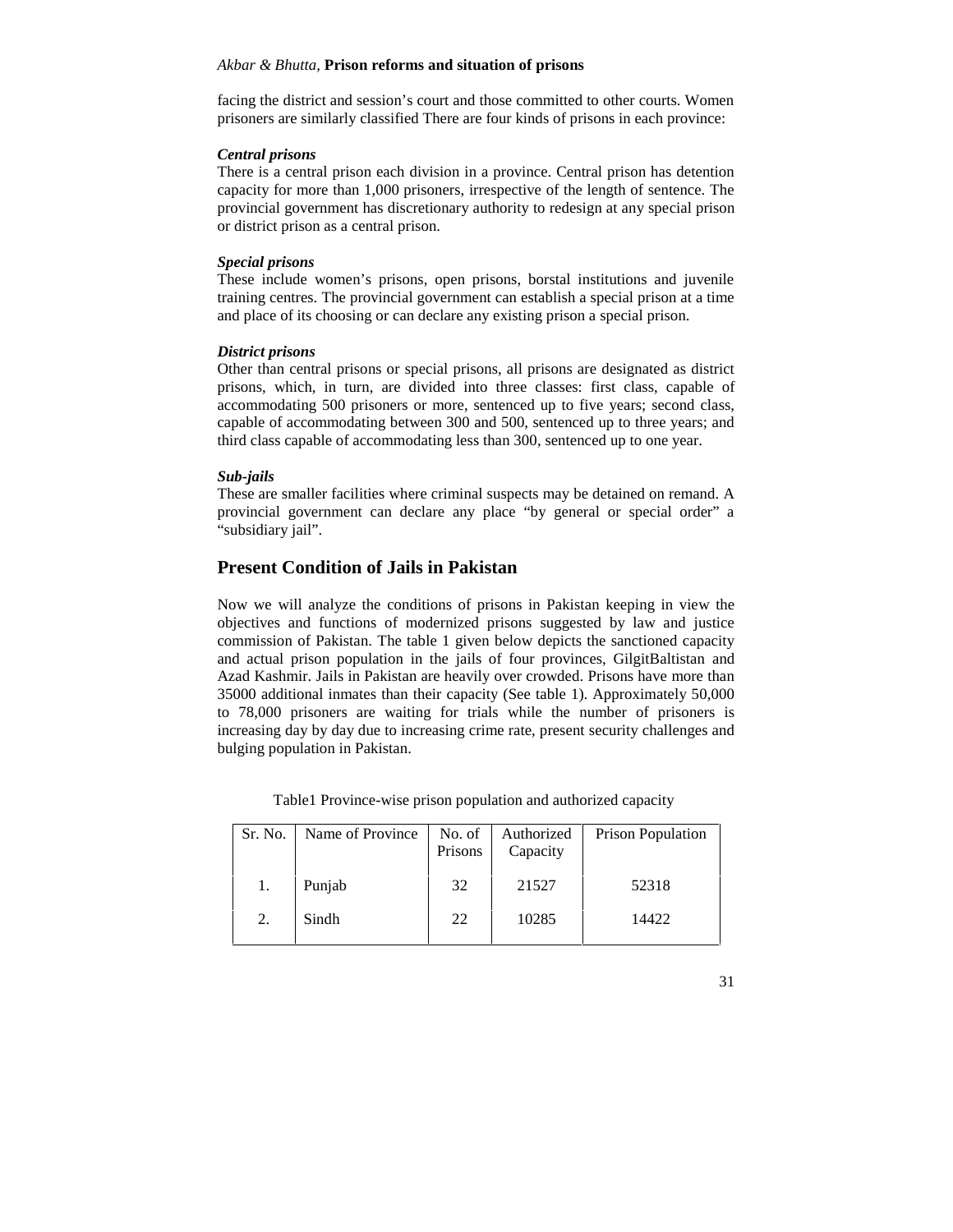#### **Pakistan Sociological Review 1 (1)**

| 3. | Khyber<br>Pukhtunkhwa | 23 | 7982  | 7549  |
|----|-----------------------|----|-------|-------|
| 4. | Balochistan           | 11 | 2173  | 2946  |
| 5. | Azad Kashmir          | 06 | 530   | 663   |
| 6. | Gilgit Baltistan      | 05 | 173   | 430   |
|    | Total                 | 99 | 42670 | 78328 |

(Source: National Academy for Prison Administration)

A corrupt and dysfunctional prison system has contributed to and is a manifestation of the breakdown of the rule of law in Pakistan. Overcrowding is also responsible for institutional and infrastructure decay. This overcrowding and a widening staff-inmate ratio that adversely affects the ability to run prisons are partly responsible for increased violence, both among the prisoners and between inmates and prison personnel. Because the female prison population is low i.e. 900, overcrowding is not a problem in women prisons (Crisis Group Report, 2011). Jails have become fertile place for nurturing the criminals. They come out as hardened criminals instead of reformed and refined citizen. The situation becomes worse due to sluggish criminal justice system and complicated procedural laws. There is only one prison staff training institute named as National Academy of Prison Administration (NAPA) Lahore, in Pakistan It comes under the jurisdiction of federal government. No such training institute is available at provincial level.

There is acute shortage of administrative staff and budget allocation is quite meager. Prison officers' salaries are low and promotions to upper hierarchy are very slow. Consequently, inefficiency and corruption linger in the jails (Crisis Group Report, 2011). Old & dilapidated 19th century physical structure of jails does not fulfill the objectives and functions of modernized prison. Prisons are plagued with administrative and financial problems. Security devices (CCTV) are non-functional or absent. Amendment in Rules is direly required as Pakistan Prison Rules are 28 years old. Training of Prison Staff at home and abroad is minimal. New medical laboratories need to be established. Water Treatment Plants are insufficient or non-functional.HIV/Aids / Hepatitis prevention programmes should be steered. Educational/vocational Programmes need to be reformed and modernized (Human Rights Commission of Pakistan, 2011). Remission System should be made more liberal by prison authorities. Mobile phone use should be immediately stopped and replaced with installation of PCOs/Booths. Prisoners cannot meet their relatives without offering bribes to prison guards. Transport facilities are inadequate and sometimes unavailable in case of emergency.

Prisoners are brought to courts in degrading way by small prison vans which carry the prisoners more than capacity. Sometimes prison guards could not find place and they travel by hanging outside the vans. Children and adolescents are detained in custody with hardened prisoners due to lack of space. They suffer from torture and sexual abuse. Due to apathy of jail staff many poor detainees cannot consult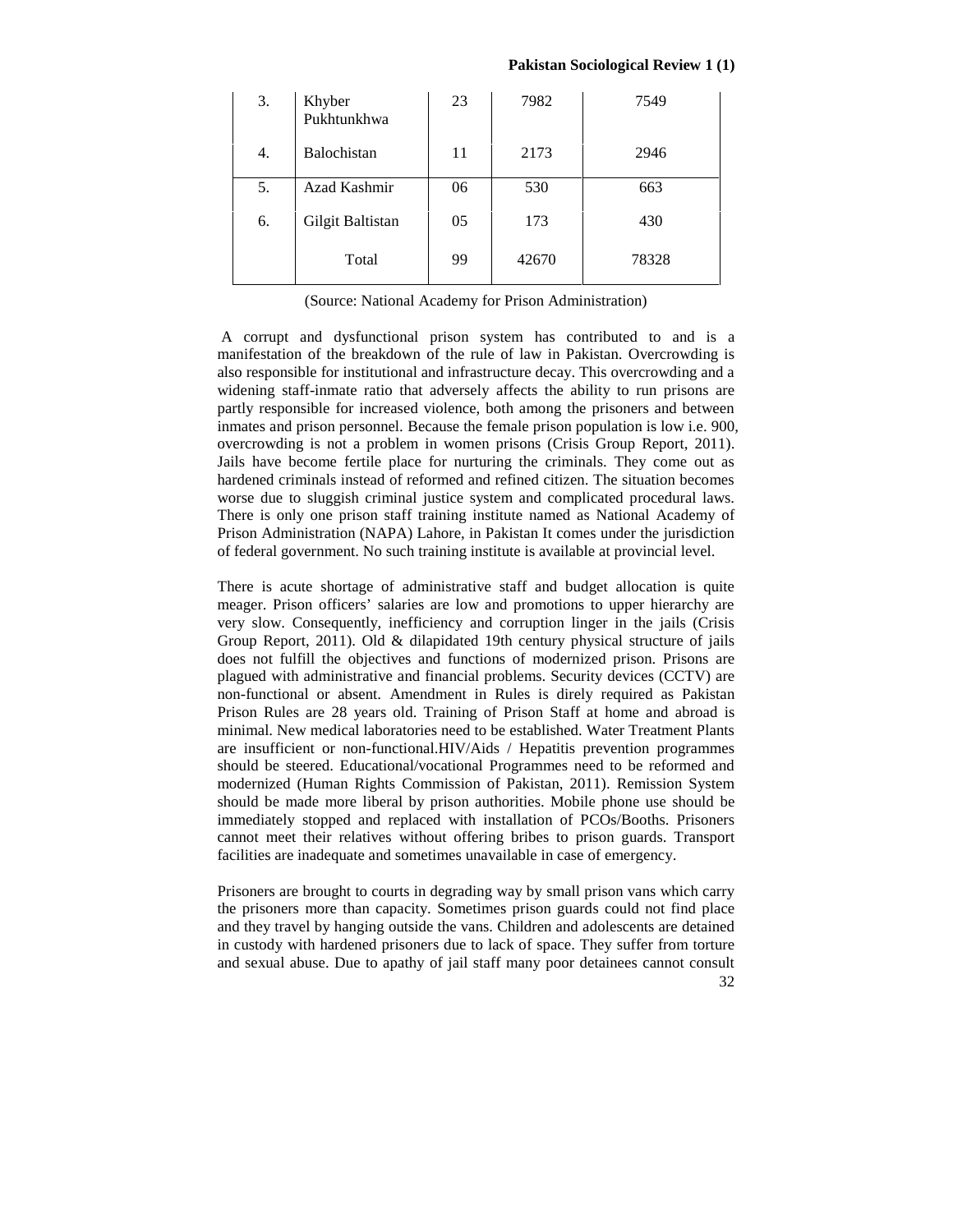lawyer and they are denied their right to a fair trial. Protracted detention without free and fair trials is order of the day. The World Organization against Torture (OMCT) reports that it has received alarming evidences from local NGOs working in Tribal Areas in Pakistan's North Western Frontier Province (NWFP) that practices used against children in conflict with the law are in direct contradiction with the country's Juvenile Justice System Ordinance (JJSO).

Inequalities and distinctions, insufficient prison programmes, low spending on health care and welfare, lack of free legal aid, physical, emotional and psychological abuse of prisoner**s** are rampant problems**.** Prisons have become centre of coercion, corruption and illegalities. Custodial torture and deaths are order of the day irrespective of United Nations declaration states that

"*No one shall be subject to torture or cruel, inhuman or degrading treatment of punishment" (UDHR, 1948)*

Also important is the United Nations Covenant on Civil and Political Rights which states in part:

*"All persons deprived of their liberty shall be treated with humanity and with respect for the inherent dignity of the human person". (UNICCPR, 1966)*

Although in prisons the conditions of confinement are the criminal history of their inmates and their behaviour in prison are supposed to be the factors that play an important role, other factors are also important in developing countries like Pakistan and India where a "class system is deeply rooted in jails" (Neier, A. and Rothman, D.J, 1991) in. According to a report, Human Rights Watch (2006) states that under the present prison system in Pakistan, special perks and privileges are offered to the well off prisoners. It is also believed that many career criminals also go to jails to avoid conflict with rival gangs. Prisons are place of detention both for criminals as well as accused. The ultimate purpose of rehabilitation and reformation is that prisons should be the place of both social skills learning and earning. To creative a better living environment, the prisons must be a miniature world for the detainees. The prisons must respond to emotional, psychological and physical needs of the inmates. European countries are searching and implementing alternative to traditional prison system to conserve resources and better rehabilitation of the offenders. Unfortunately, this has not been worked in India. Consequently prison system administration and prison reform is low priority agenda in Pakistan (Commonwealth Human Rights Initiative, 2008).

In order to obtain meals and other facilities the low class prisoners, juveniles and women are obliged to fan the prison officers, massage them, and also provide them sexual services, The situation is particularly very disgusting and harsh for newly coming convicts or accused. The newly inducted prisoners are made more subject harsh conditions of jails. The purpose behind this inhuman method is to break them. Use of leg irons, fetters, shackles, and chains is common. Unnecessary physical punishments are part and parcel of life in jails. The weaker section,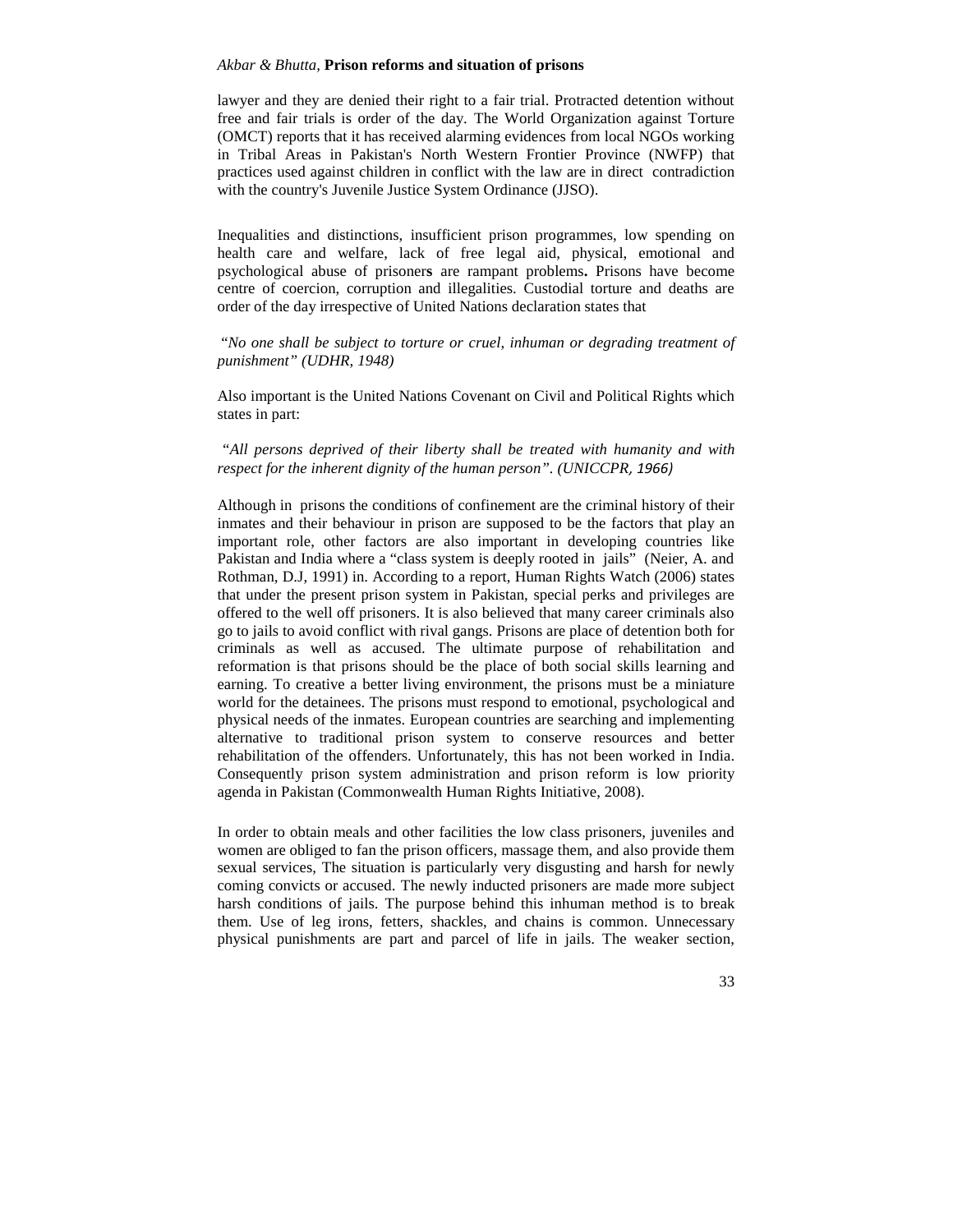particularly female and adolescent prisoners are more susceptible to detention moral and sexual abuse.

A committee chaired by the Chief Justice of Pakistan on parole and probation observed that the benefits of parole/probation laws are not extended to the deserving good conduct convicts/offenders. It was resolved after deliberation that judges, lawyers and other stakeholders should be sensitized about the effectiveness about the parole/probation law to reduce the load on prison and provide opportunity of rehabilitation through parole/probation services. The Committee asked the Provincial Governments to strengthen the Provincial Directorates Reclamation and Probation in term of manpower and necessary infrastructure the Committee asked the Provincial Government to prepare schemes and getting requisite staff, transport and office accommodation etc. the Committee asked the Provincial Government to consider appointment of Probation/Parole Officers on transfer basis from other departments. The Committee also asked the High Courts to issue directions to the judges for invoking provinces of Probation of Offenders Ordinance, 1960 to extend the benefits to good conduct and deserving offenders involved in minor offences and asking the District & Sessions Judges to convene frequent meetings of the District Criminal Justice Coordination Committees for discussing the issues relating to Parole/Probation. Juvenile prisoners fall under the jurisdiction of the Juvenile Justice System Ordinance (JJSO), 2000.With the promulgation of this ordnance, the situation of juvenile prisoners has improved in Pakistan (Crisis Group Report, 2011). After this ordnance came into force, there were 4,979 children in prison, but by the end of 2010 that number had been reduced by more than half. In 2011, there were 1,225 juvenile prisoners, of whom 1,074 were on remand and the rest convicted (Society for the Protection of the Rights of the Children [SPARC], 2010). Proper implementation and reduced number of juvenile offenders has contributed to lowering the sufferings of adolescents in jails and detention centres. Despite the recommendations of commissions, the facilities of recreation and vocational education are at minimum level in the prisons. The process of readjustment of released prisoners in is slow as they do not possess necessary social skills to absorb in the community. Meetings with family members and friends are mediated through bribery and favoritism. These harsh conditions of prison contribute to antisocial behaviour of the offenders. This vicious cycle of apathetic community and nasty environment of prisons also overburden the deteriorating standard of criminal justice system.

## **Conclusion**

Despite the recommendations of different commissions and committees to reform the prison system in Pakistan, the human situation of the jails is still worse. The administrative measures taken to improve the conditions of jails are required to be implemented in true spirit. At legal level Pakistan prison rule should be reviewed. Prisons are an important organ of criminal justice system and reflect degree of civilization of a society. Dilapidated conditions of prisons lead to low self esteem and degradation of inmates. Poor rate of conviction, unnecessary and lengthy procedure of trial , production mechanism of prisoners in courts, creation of unnecessary hurdles in awarding jail remission to prisoners, problem of holding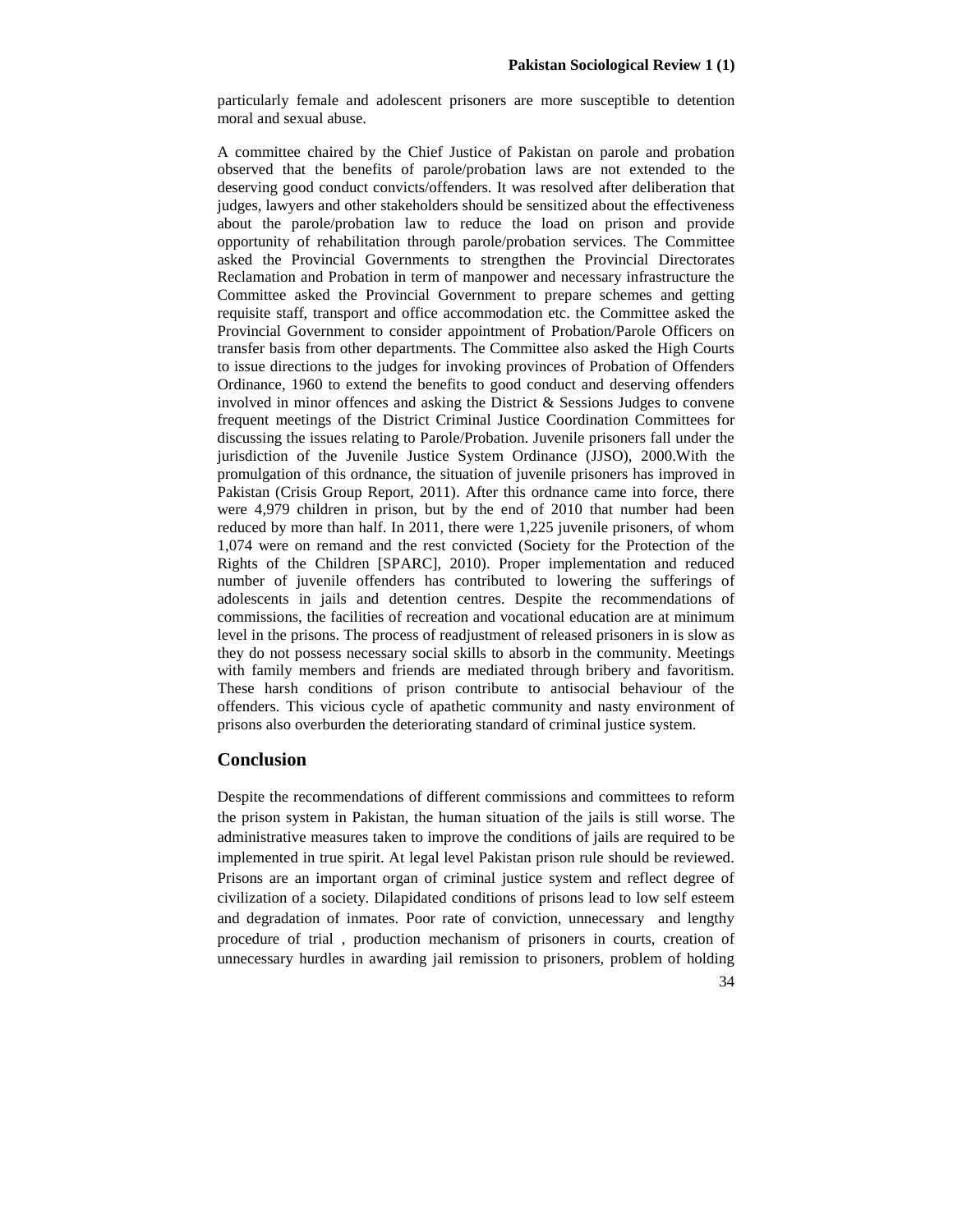courts in jails, over-crowding, accommodation facilities, non-existence of medical testing laboratories, lack of market oriented jail industries and improper security arrangements are standing problems that demand comprehensive program for prison reforms. Such dismal picture of prisons hinders the reformative/ rehabilitative process of prisoners. The number of adult male prisoners is in larger quantity than juvenile and women prisoners. A multilayered and classification led reformation and implementation system should be introduced to improve the prisons. Community-based rehabilitation of offenders-probation/parole system has not yet got relevance in criminal justice of Pakistan. Above all, there is need to enhance professional capacity of prison managers and prison administration to be trained in accordance with changing paradigms of criminal justice across the world.

Prison system is closely linked with criminal justice system. As part and whole are closely interrelated, the overhauling and reform of whole criminal justice system could contribute to better functioning of institution of prison. An in-depth study by the learned criminologists, sociologist, clinical psychologists, criminal justice practitioners, judges, lawyers and all other stakeholders is required to be conducted and understand the Prison Systems in Pakistan. As prisons are provincial subject, major responsibility lies on the provincial governments to reform the institution of prison. Provincial level committees could be more effective to implement reforms. As earlier commissions were federal level; a gap remained between implementation and policy. Role of the prisons and Criminal Justice system should be redefined in the light of this study and instruments available at international level. In this regard, international best practices regarding the reform of prisons could also be consulted to evaluate prison system in Pakistan.

## **References**

- Blomberg, Thomas.G. & Lucken, K. (2000). American Penology. NY: Aldine De Gruyter.
- Crisis Group Asia Report No.212 ( 2011) Reforming Pakistan's Prison System. Available at:http://www.crisisgroup.org/~/media/Files/asia/south-asia/pakistan/212%20- %20Reforming%20Pakistans%20Prison%20System.pdf.
- Dostoyevsky, Fyodor (1989). Respectfully Quoted: A Dictionary of Quotations. http://www.battleby.com/people/Dostoyev.html.Accessed on March 14, 2011.
- Foucault. (1995). Surveiller et Punir: Naissance de la prison. (Alan Sheridan, Trans.) Gallimard Editions: Paris. (Original work published in 1975).
- Home Department of Punjab and National Academy of Prison Administration (2008). Punjab Prison Reforms. An Unpublished Document.
- Human Rights Commission of Pakistan (2011). Jails, prisoners and disappearances", State of Human Rights in Pakistan, 2010.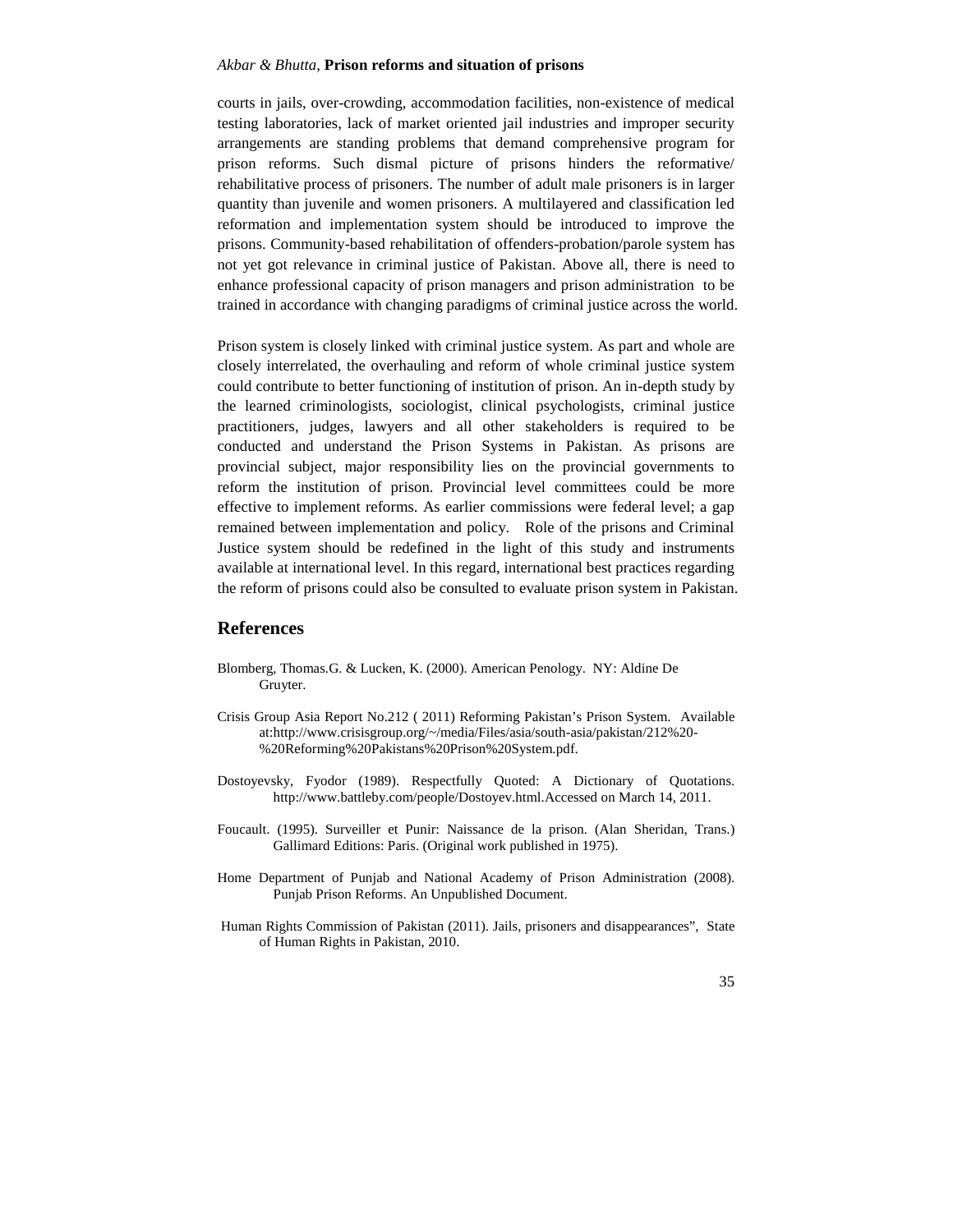- Juvenile Justice in South Asia: Improving Protection for Children In Conflict With the Law. Available athttp://www.unicef.org/rosa/Juvenile\_Justice\_in\_South\_Asia.pdf. Accessed on 5 April 2011.
- Law & Justice Commission of Pakistan, Jail Reforms Revised (1997 Report No. 23)<br>Available: www.ljcp.gov.pk/Menu Items/Publications/Reports of Available: www.ljcp.gov.pk/Menu Items/Publications/Reports of the LJCP/reports/73-89/80.doc.
- National Academy for Prison Administration (2009).Punjab Prison Report .An unpublished document.
- Sargiacomo M. (2009, January 17) Michel Foucault, Discipline and Punish: The Birth of the Prison. [Review of the book Surveiller et Punir: Naissance de la prison by Michel Foucault] DOI 10.1007/s10997-008-9080.
- Scott, C.L., & Gerbasi, J.B. (2005). Handbook of Correctional Mental Health. Washington, DC. American Psychiatric Publishing.
- SPARC (2010). The State of Pakistan's Children 2010.Available online at http://www.sparcpk.org/Publications.html. Accessed on 12 Mar 2011
- Spierenburg, P. (1995). The body and the state: Early modern Europe. In The Oxford history of the prison: The practice of punishment in Western society, eds. Norval Morris and David J. Rothman. NY: Oxford University Press.
- The Beijing Rules (1985). United Nations Standard Minimum Rules for the Administration of Juvenile Justice (The Beijing Rules), Available online at http://www.unhchr.ch/html/menu3/b/h\_comp48.htm Accessed on 21 Mar 2011.
- The Tokyo Rules (1990). United Nations Standard Minimum Rules for Non-Custodial Measures (The Tokyo Rules). Available online at http://www2. ohchr.org/English/law/pdf/tokyorules.pdf Accessed on 18 March 2011.
- UDHR (1948). Universal Declaration of human Rights, Article 5. Available online at http://www.un.org/en/documents/udhr/ .Accessed on 12 Mar 2011.

UNCAT (1985). Convention against Torture. Available online at

- http://www.unhchr.ch/html/menu3/b/h\_cat39.htm and monitoring committee: http://www.unhchr. ch/ html/ menu2/6/cat/index.html Accessed on 16 March 2011.
- United Nations Medical Ethics (1982). Available online at http://www2.ohchr.org/english/law/medicalethics.htm. Accessed on 21 March 2011.
- UNICCPR (1966). United Nations International Covenant on Civil and Political Rights, Article 10. Available: http://www2.ohchr.org/english/law/ccpr.htm Accessed on 12 Mar 2011.